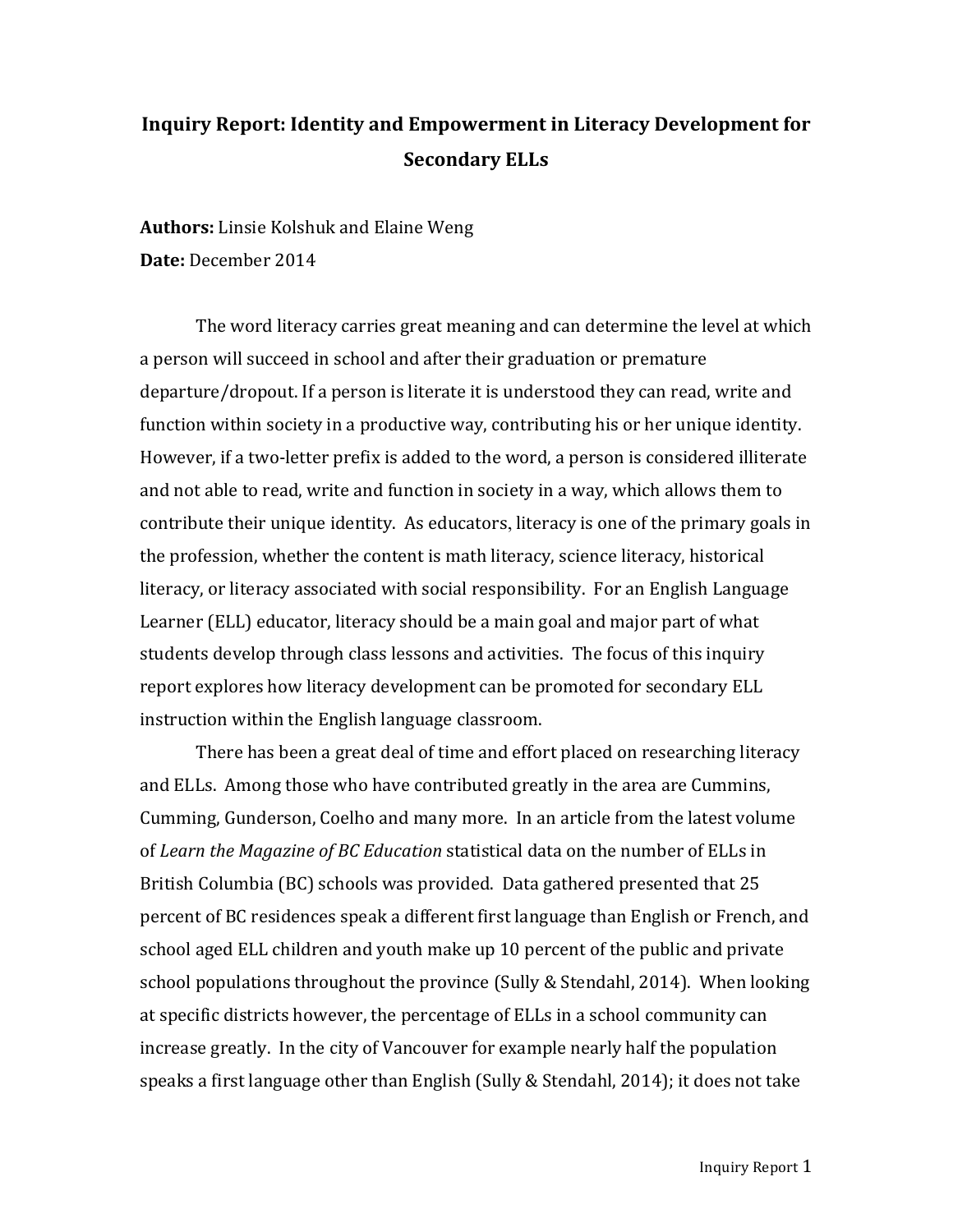a great leap to conclude that schools in Vancouver are likely experiencing far more than a 10 percent intake of ELLs. Similar to Vancouver, Richmond also has a larger percentage of ELLs and working for the Richmond School District we are aware of the need for ELL specialist teachers. With this in mind, and our aim to become qualified and knowledgeable ELL specialists, literacy presented its self as a key area to explore in this report.

#### **Literature Review**

To provide a more grounded case for the importance of literacy in the secondary English language classroom, let us first explore some of the research and findings from the field. Gunderson (2008) presented that many ELL students dropout of school before completion due to a lack of equitable learning conditions, and experience great gaps in both their learning environment and assessment outcomes compared to non-ELLs. It has been widely presented in many papers, articles and education documents that it can take two years for students to be at a socially competent level in English when compared to their peers, and at least five years for them to gain academic proficiency comparable to their peers (Cummins, Giampapa, Cohen, Bismilla & Leoni, 2006). Gunderson (2008) points out the importance of not overestimating a student's language level because they have acquired social skill levels, as their academic needs are still in the development stage.

Students in the ELL classroom still acquiring their academic language abilities may not be at a place in their language acquisition to share their intellectual opinions of a topic or clearly present how much they understand (Cummins, Giampapa, Cohen, Bismilla & Leoni, 2006). This can be a frustrating place for learners and it is what Cummins, Giampapa, Cohen, Bismilla & Leoni (2006) have discussed as part of a student's identity. Cummings (2013) also discusses identity in relation to the community around ELLs. Therefor within instruction there needs to be a link between the student's language and literacy level and their cultural knowledge and identities to support them in the development of their reading and writing (Cumming, 2013). For students who are able to present themselves clearly,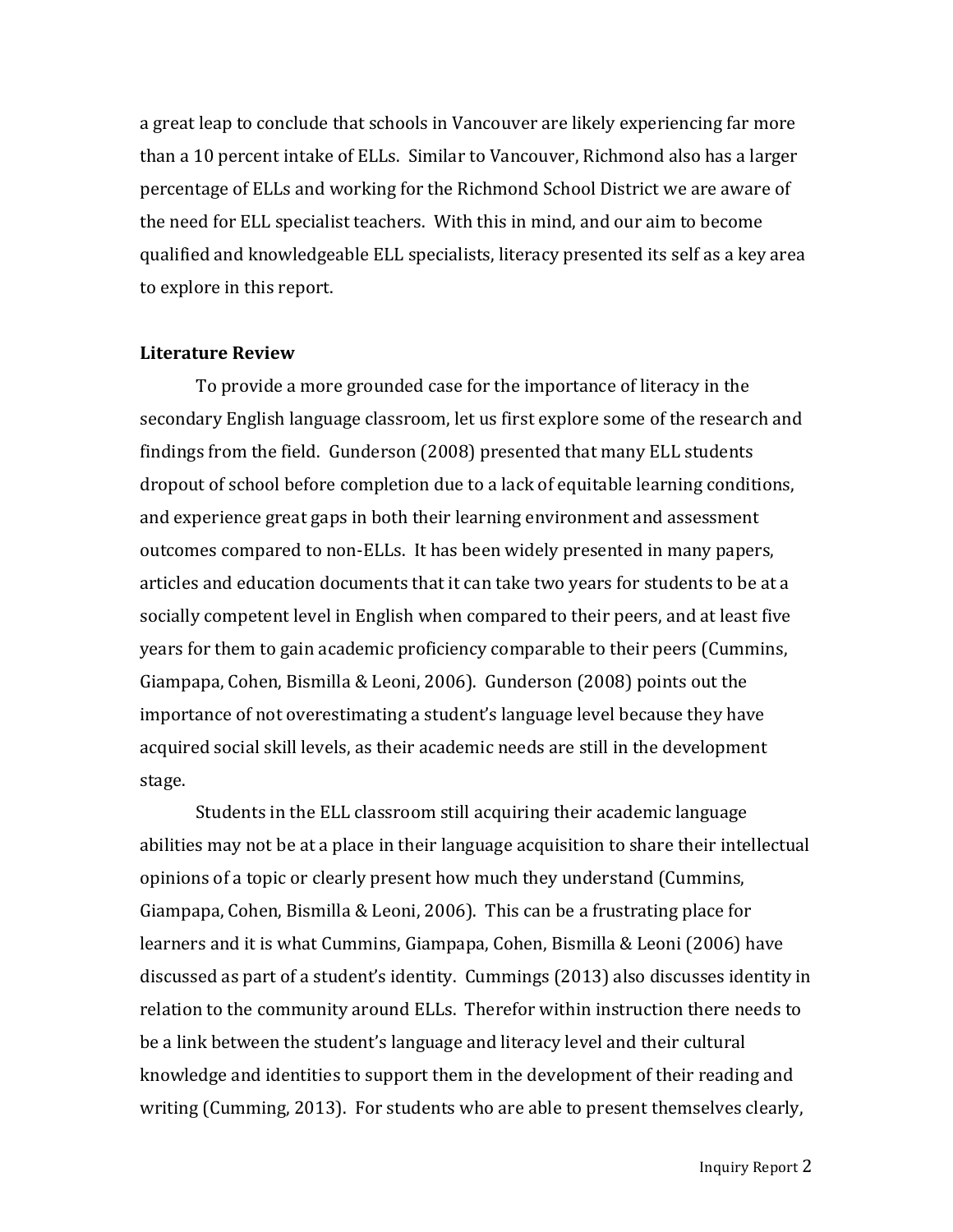either through the utilization of their first language in conjunction with English or a high enough literacy level, they will have gained a better sense of identity; ultimately leading to greater motivation (Cummins, Giampapa, Cohen, Bismilla  $&$ Leoni, 2006). In the paper by Cummins, Giampapa, Cohen, Bismilla & Leoni (2006) the example of a young girl, whose first language is Urdu, named Madiha was used to illustrate this point. In her note book, Madiha answered questions about her learning and expressed that when she was able to share her true knowledge and ideas she was excited, and by using a combination of her Urdu skills and what she was learning in English she was able to present her true understanding, and this in turn supported her identity. Cummins, Giampapa, Cohen, Bismilla & Leoni (2006) connected the importance of using a student's first language in their learning of English, and to look for ways to promote their identity as key components to a student's literacy development. This not only engages students in the development of literacy, but also their own desires to become active within literacy development beyond what is prescribed in the classroom (Cummins, 2007). In their paper Cummins, Giampapa, Cohen, Bismilla & Leoni (2006) raised questions for educators to consider with their ELL students. They asked:

Does the language policy construct an image of the student as intelligent, imaginative, and linguistically talented? Does our pedagogy acknowledge and build on the cultural and linguistic capital (prior knowledge) of students and communities? To what extent are we enabling *all* students to engage cognitively and invest their identities in learning? Do our strategies for teaching literacy make students feel "very comfortable, very special, and very important" in the way that Madiha felt when given the opportunity and encouragement to write in Urdu? (Cummins, Giampapa, Cohen, Bismilla & Leoni, 2006, p. 7).

Within the literature there were a couple other articles that presented interesting information, although they did not neatly fit within the section on "resource analysis and suggested practices", but are worth mentioning. First was a study done with ELLs at the university level in Taiwan (Guo, 2012). The study looked at the use of online authentic materials and long periods of time spent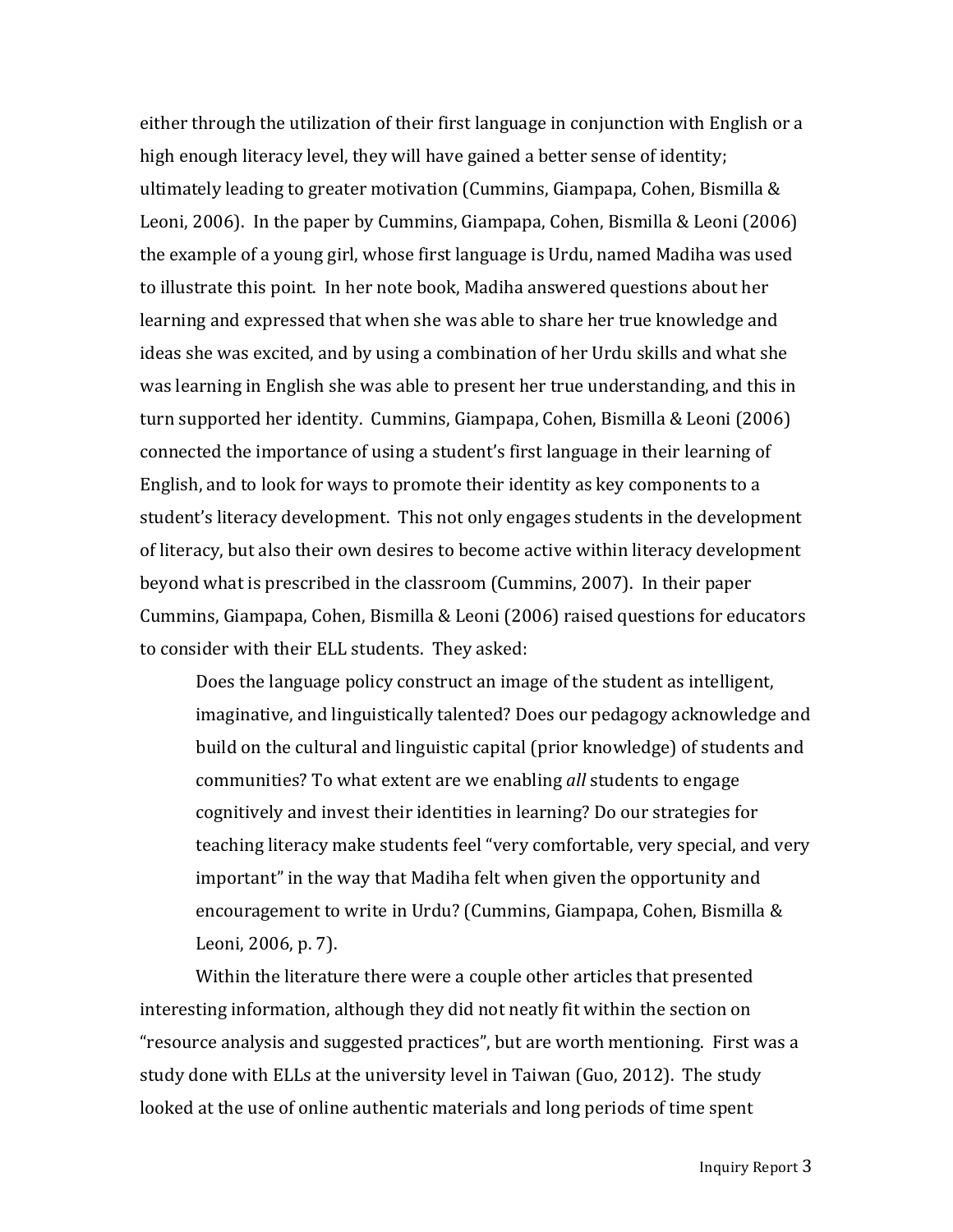reading. Although the study had weaknesses, such as a small test group, there were still good results found in support of using authentic documents during long periods of reading for the promotion of vocabulary, student engagement and increased levels of content knowledge (Guo, 2012). A second research article by Cheng, Klinger & Zheng (2009), which was more locally conducted, focused on Ontario students who had passed or failed the 2003 Ontario Secondary School Literacy Test (OSSLT). The paper explored the rate of afterschool reading and the students' literacy results. The OSSLT tested both ELLs and non-ELLs and the study gathered both data on ELLs and non-ELLs. In the findings it was discovered that students who read widely outside of school scored much higher on the literacy test than those who did not (Cheng, Klinger & Zheng, 2009). The authors of the article noted that literacy and its connectedness to students' overall learning has been well established in other studies, and therefor it was not surprising to find that students who engaged in outside school literacy development were more likely to pursue activities that required them to use literacy skills such as; reading, e-mailing or using the internet (Cheng, Klinger & Zheng, 2009).

In the BC government's document *English Language Learning Standards* (2001) the word literacy is only present four times and although it is discussed under the "Principles of Effective Second Language Learning" (p. 13) the discussion does not discuss the foundational importance of literacy to English language learning, only that literacy in the students first language can be used to promote the development of their English acquisition. As well, English as a Second or Additional Language classes are not represented among the BC Integrated Resource Packages (IRPs). The only mention of ELL specific content is in the Literacy Foundations documents, which are intended for adult learners only. Although there are many discussions and resources coming from the field of literacy development for ELLs, the BC government documents do not seem to reflect the current practices. With this in mind our following resource analysis section has been structured to highlight the progress that has been taking place and is not offered in the BC guides.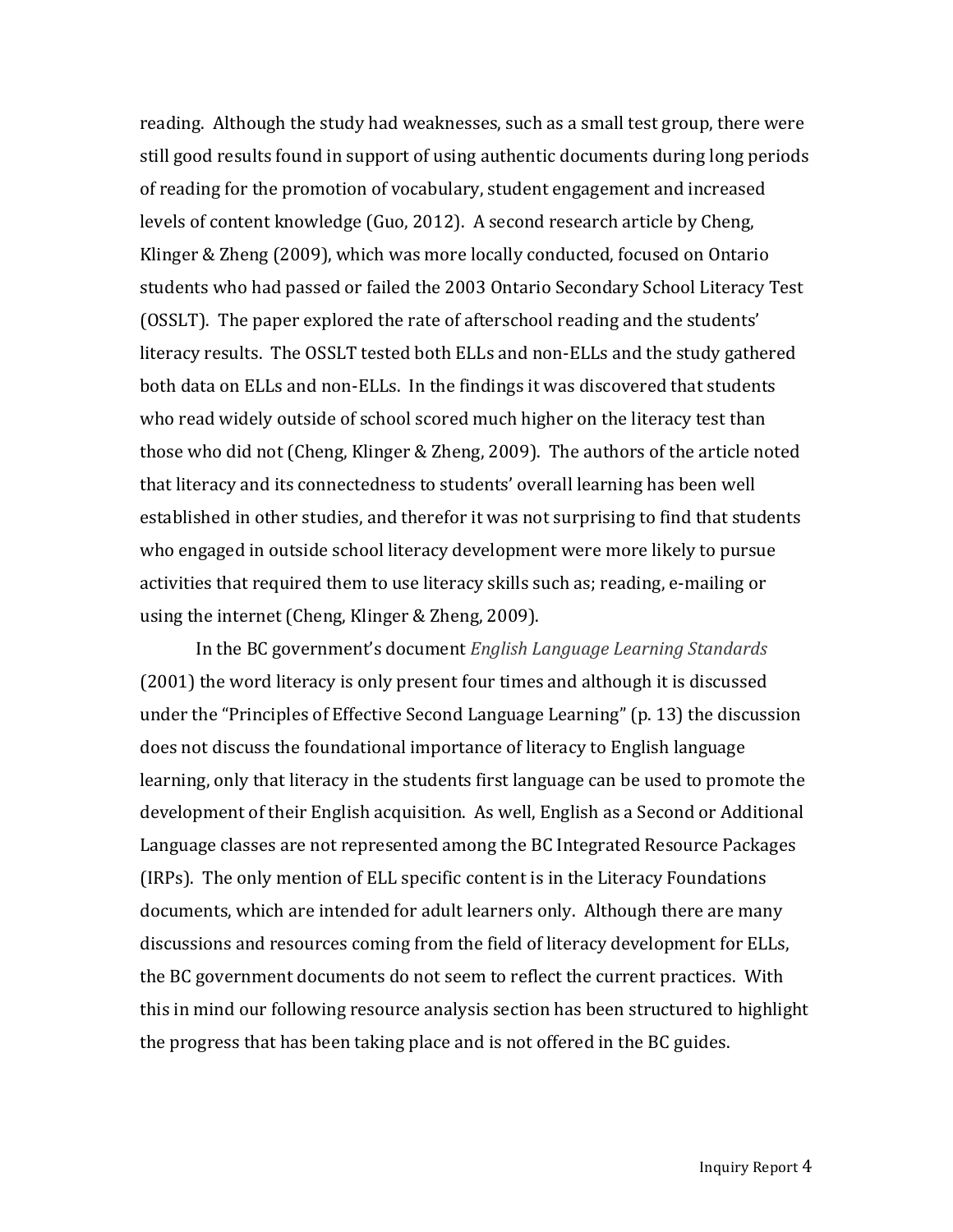#### **Resource Analysis and Suggested Practices**

In this section of the report effort has been put into compiling useful sources, which can be applied to the ELL secondary classroom for the development of student's literacy. Although these sources are for secondary level ELLs, many of the overall practices can be adapted for lower grade levels. In our early search for resources we looked through Coelho's book *Adding English: A Guide to Teaching in Multilingual Classrooms* and noted the importance she placed on first conducting literacy tests as a way to establish an ELL's level of learning, thus understanding where in the process of language acquisition the student is. After a literacy level is established Coelho (2011) says a plan can be devised to support the student's specific needs in literacy development and guide them during each step of their language learning. We felt this was an important point to remember when developing a teaching plan for ELLs and a good starting point. Similar to Coelho, Richard-Amato  $(2010)$  also presents the importance of literacy in ELL instruction throughout her book *Making* it Happen From Interactive to Participatory Language *Teaching: Evolving Theory and Practice.* Richard-Amato (2010) lists in Chapter 13 titled "Ways to Promote Literacy Development" several ways to specifically target literacy development through the use of literature-based curriculums, writing workshops and academic literacy. Below are a few resources on suggested best practices and in addition to a few resources we felt would support the academic research listed in the literature review of this report.

## *The Ontario Curriculum Grades*  $9 - 12$  *English as a Second Language and English Literacy Development*

**Link:**www.edu.gov.on.ca/eng/curriculum/secondary/esl912currb.pdf This document is the Ontario's version of a secondary English as a Second Language IRP, which BC does not offer. It is a very comprehensive document and includes prescribed learning outcomes for each level listed in the document, as well as a vast range of strategies, which have been categorized by learning outcome and for overall planning. Media literacy and cultural Canadian content are included as curriculum content for ELLs and their roles within the twenty first century. This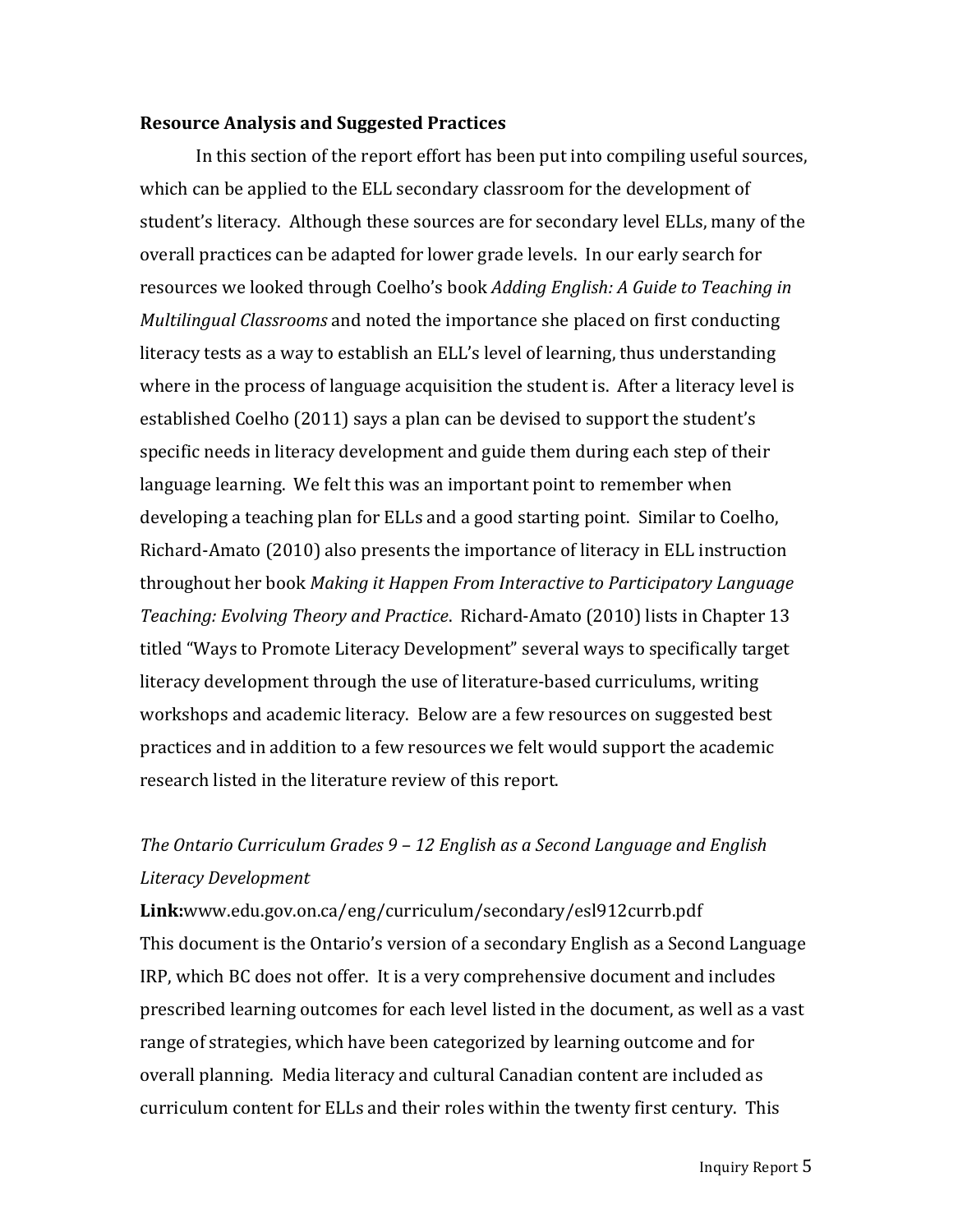document provides a solid guide for ELL educators, a starting point to begin from and expand their instructional practice.

## English Language Learner Walk Through and Program Review Tool by Colorado *Department of Education*

**Link:**http://www.cde.state.co.us/cde\_english/englishlanguagelearnerswalkthrough programreviewtool

This is a comprehensive program review checklist for ELL teachers to use to evaluate their classroom, practice, planning, assessment, monitoring of student progress and engagement with parents. The checklist is presented in the form of a table and can be used as a self-assessment or collaborative team assessment. Based on the checklist walk through a plan can be devised for the areas listed.

## *Think Literacy Resources for ESL/ELD*

## **Link:**http://www.edu.gov.on.ca/eng/studentsuccess/thinkliteracy/files/thinklitesl. pdf

This document comes from the Ontario Ministry of Education and was created to support ELLs' oral literacy development. The strategies are divided into pair work, small-group discussions and whole-class discussions. Handouts for the class and tips are also provided.

## *Identity Texts & Authentic Literacy*

## **Link 1:** http://www.thornwoodps.ca/dual/index.htm

Link 2: http://www.multiliteracies.ca

These links offer examples of Cummins' work, which promotes student's literacy development by linking ELLs' first language and their cultural knowledge to their learning of English. Link 2, the Multiliteracy Project, offers work produced by students at various schools in Vancouver, York Region District, Peel District, New Frontiers school boards and non-affiliated schools.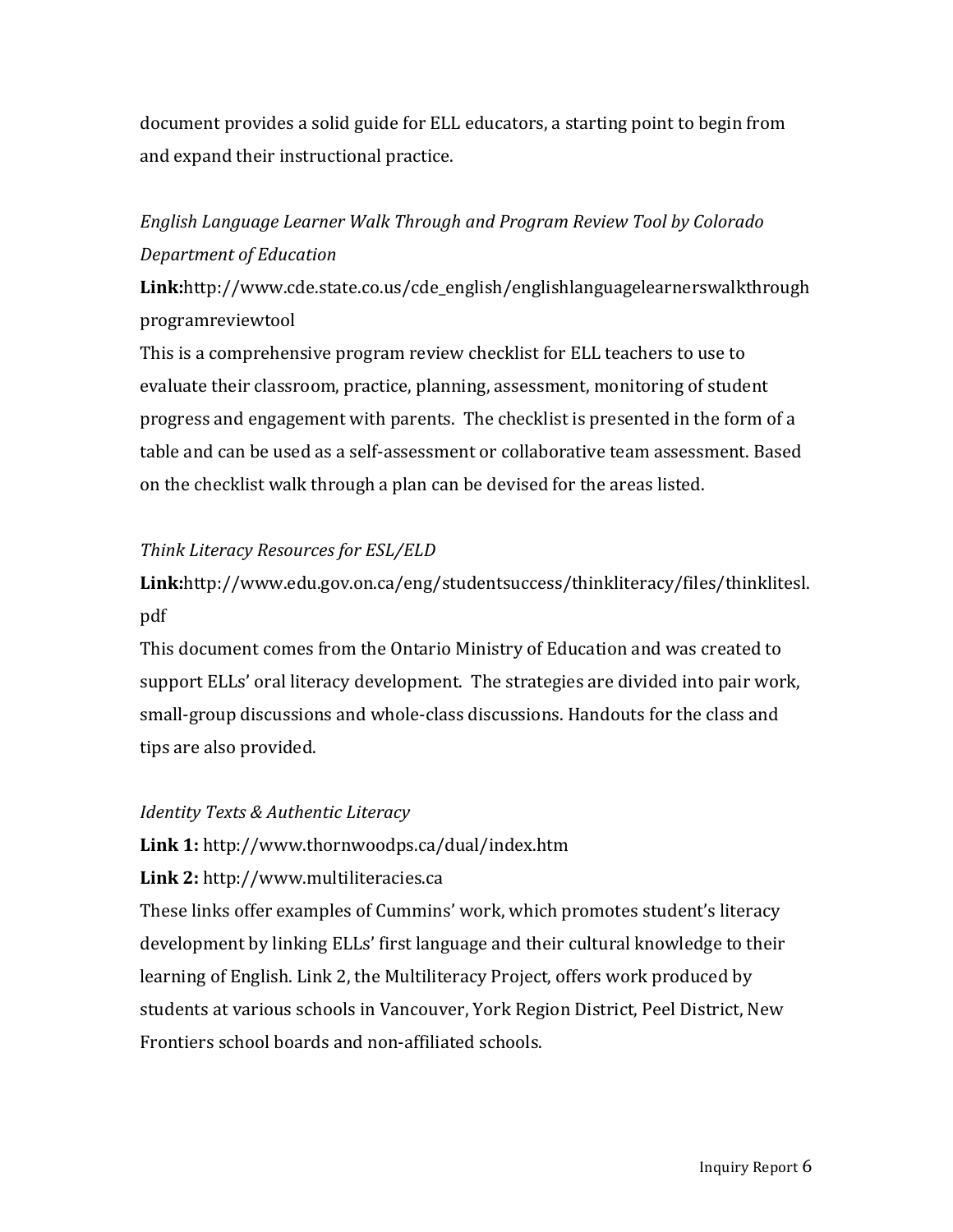### *Adapting general literacy practices for ELLs*

**Link 1:** http://www.edu.gov.on.ca/eng/studentsuccess/thinkliteracy/ **Link2:**http://www.edugains.ca/resourcesLIT/AdolescentLiteracy/AL\_Resources/A LG\_FacilitatorsGuide.pdf

In the Think Literacy resource pack, you can find detailed explanations of strategies that can be used to support students in areas of reading, writing, and oral skills development. In the Adolescent Literacy Guide, there are a variety of activities to explore about developing key literacy skills of questioning, summarizing, note taking and more. Even though both resource guides are not intended for ELLs, they offer possible strategies and activities which can be adapted for ELLs.

### **Online Community & Professional Development**

**Link 1:** http://www.esl-literacy.com/blog/category/online-reading-circle **Link 2:** http://www.edugains.ca/newsite/ell2/webcasts.html These sites provide online webinars for ELL educators' professional development. The link ESL-Literacy provides an opportunity to explore a certain topic through reading and discussing with fellow educators in a reading circle format. The link Edugains includes a wide range of resources from Ontario Ministry of Education including a language level continuum, which can be used to find a student's strengths and needs and appropriate literacy texts.

### **Research Process**

In the early stages of this inquiry we looked through the BC Government's documents for ELL instruction and narrowed our focus to literacy development in the ELL secondary classroom because we say both, a need for further information and strategies on the topic. Knowing researchers such as Cumming and Cummins are widely published in the field of ELL and ELL literacy we began our inquiry with a general internet search, followed by a search for peer reviewed articles through the Queen's library databases searching for their work. Multiple journal articles by these researchers were found, as well as many other informative articles on the topic of literacy and literacy development in regards to ELLs. To narrow the search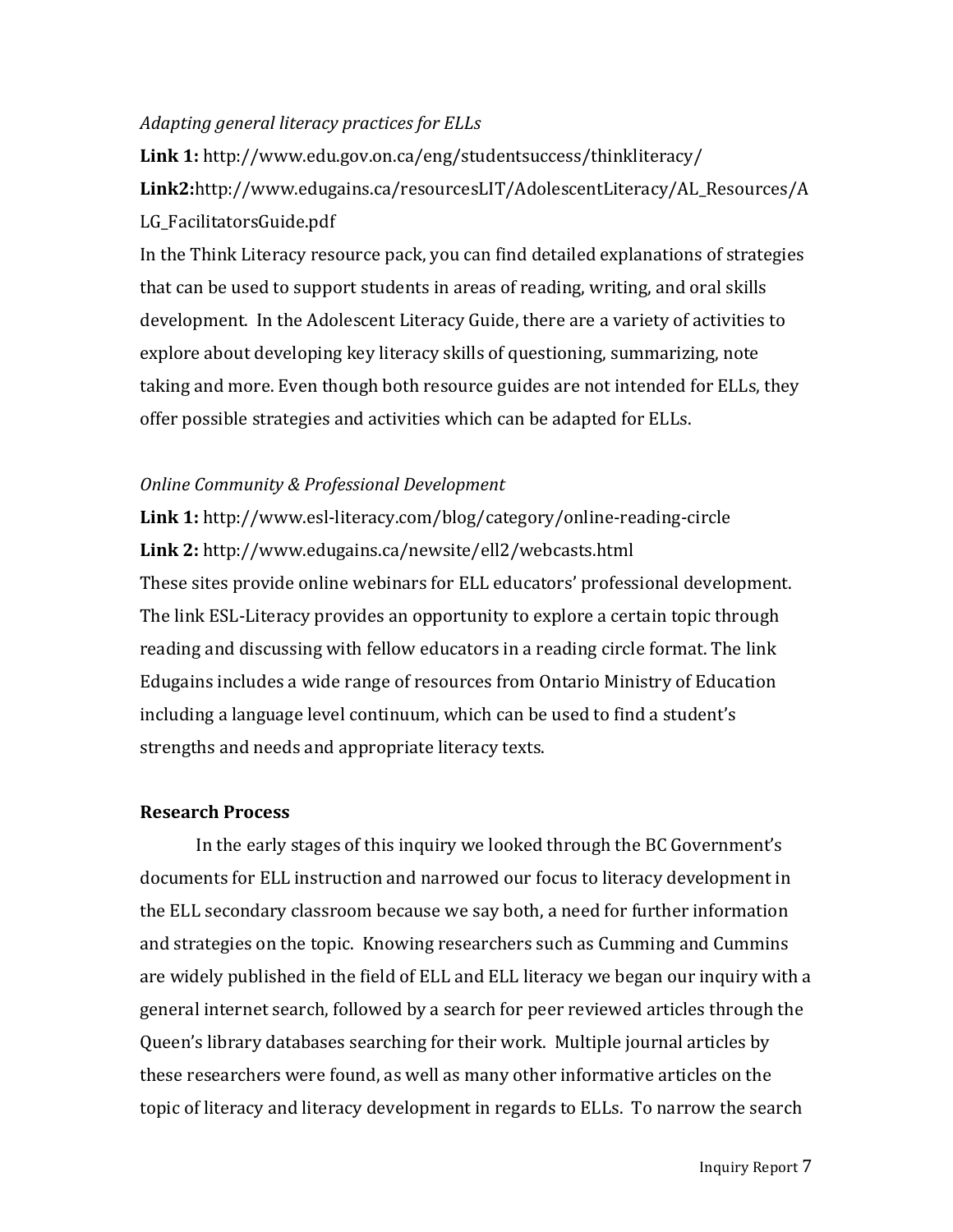we chose to focus as much as possible on research and sites with a Canadian focus. Another Internet search was done to gather general information on ELL literacy. This search brought back resources including web-based communities, professional development sites and many resources from the province of Ontario. Given the large number of resources provided through the province of Ontario this then led us to look more closely at programs offered there. When it came to compiling the information we chose to divide our research into two parts; first a brief literature review of the academic field and BC government documents was done, and second a more applied resource analysis of suggested practices was compiled and analyzed. The Resource analysis and suggested practices section was purposely designed to act more as a reference guide than an academic dialogue because we wanted to provide easy access to the sources we found. Our conclusion took into account the connections we made between our academic and applied findings.

#### **Conclusion**

Although literacy development is a challenging piece to incorporate within ELL instruction, it is possible. Teachers must seek out ways to engage learners in their own literacy development, promote their first language and support them in finding ways to use literacy which will allow them to use their unique identities. Knowing the needs of your class through observation and literacy assessments is the starting point and from there appropriate lesson planning can be created to promote literacy development in the secondary ELL classroom. Just as it is important to include literacy into the ELL classroom, literacy is key to helping learners develop a set of literacy habits and skills (Meltzer & Hamann, 2005). In the past it appeared that literacy meant fluency in reading and writing, however a shift has occurred which now presents literacy as more than reading and writing. Identity has become an important component to literacy development in ELLs. The current trend looks for ways to incorporate ELL students into the classroom as whole individuals who are capable of providing their own contributions and that those contributions are valuable. Much of this shift comes from Cummins' work on identity and the use of the student's first language in conjunction with the learning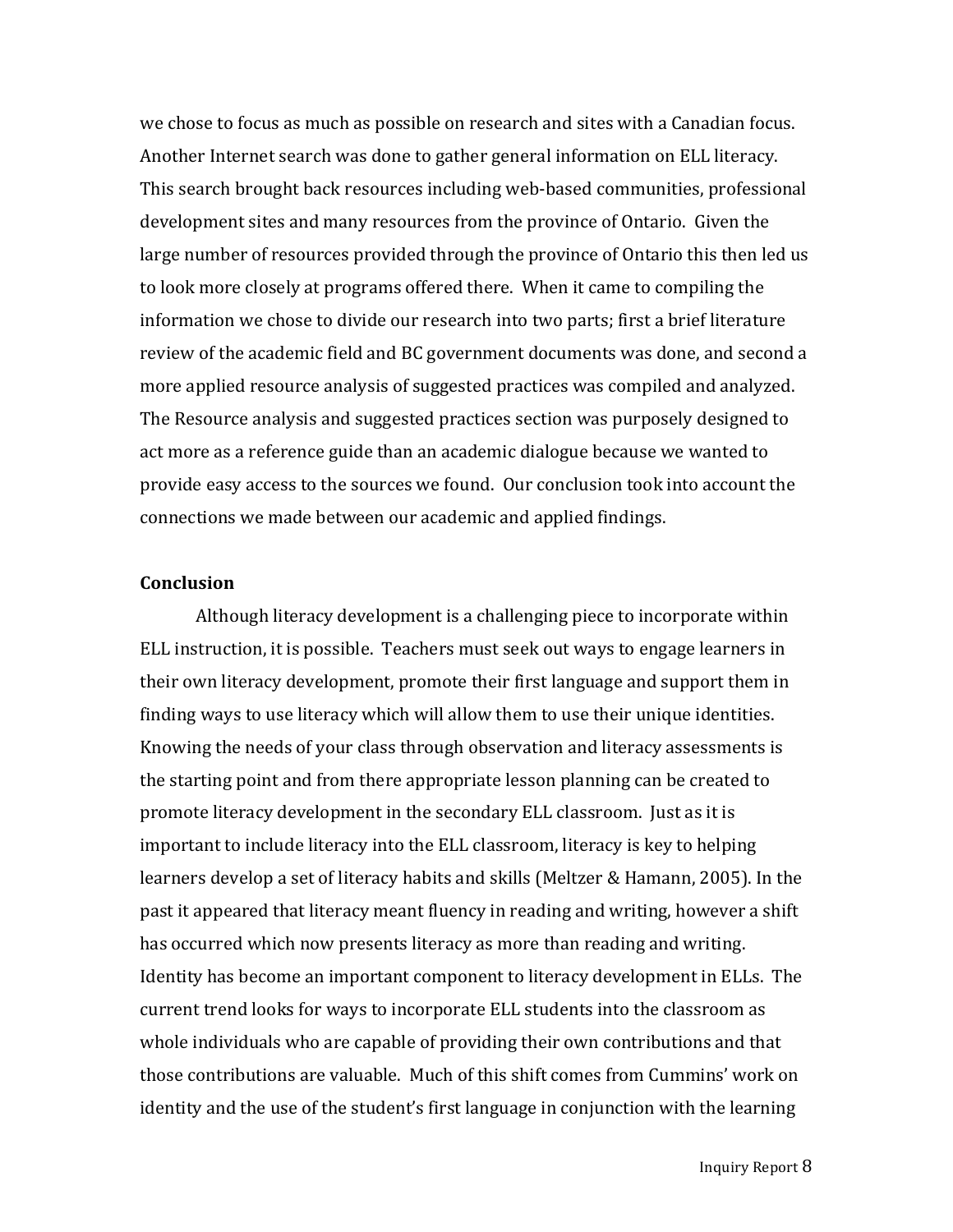of English. Literacy learning needs to be promoted to foster self-expression and make learning real for the students, consequently engaging them in the task. As educators, we need to recognize the importance of ELLs' identity in literacy development and reflect on ways to support them with school and post school literacy success.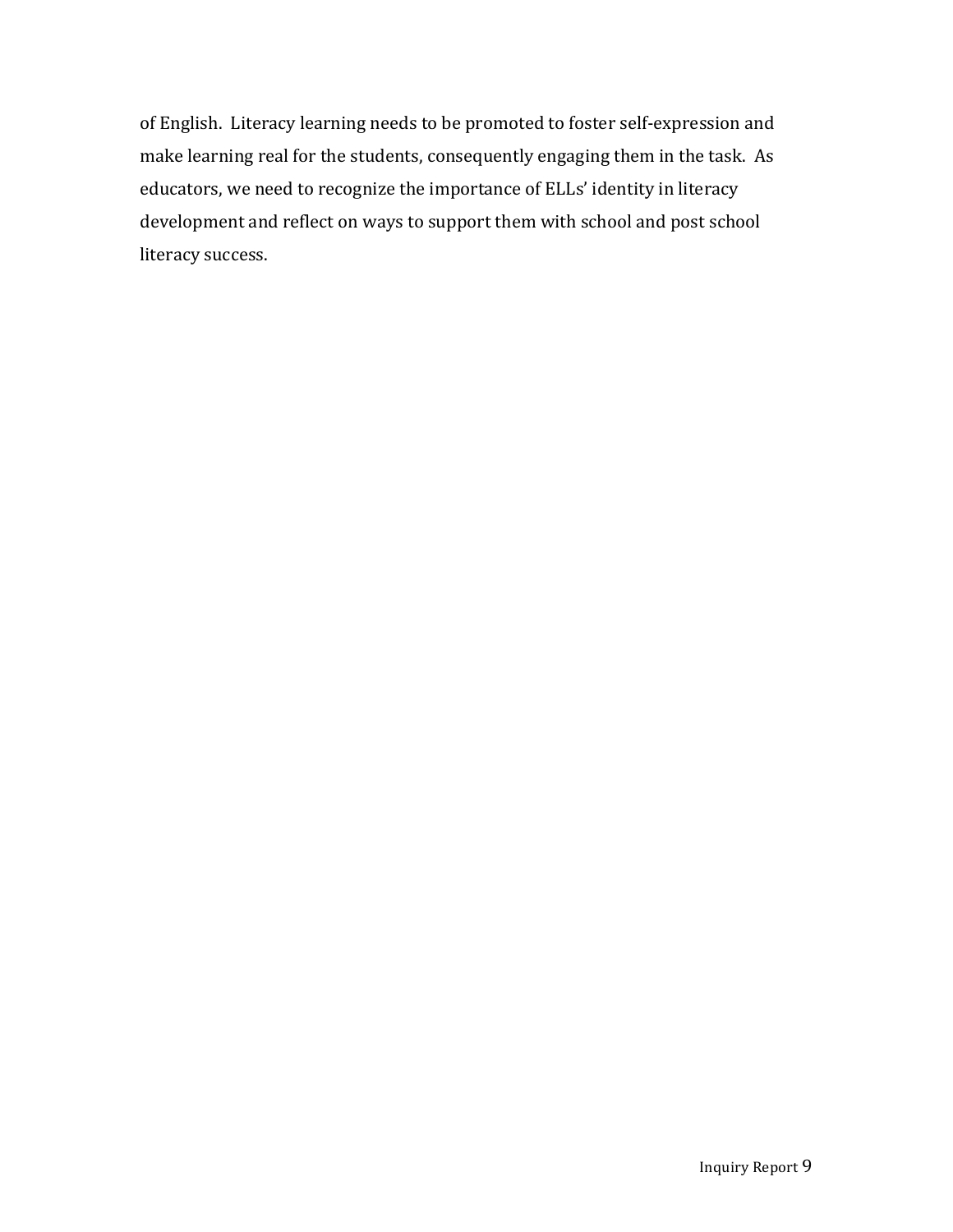#### References

Cheng, Liying, Klinger, Don A., Zheng, Ying. (2009). Examining students' after-school literacy activities and their literacy performance on the Ontario Secondary School Literacy Test. *Canadian Journal of Education vol.: 32, issue 1,* 118-148. Retrieved from

http://search.proquest.com/docview/215374226?accountid=6180

- Coelho, Elizabeth. (2011). *Adding English: a guide to teaching in multilingual classrooms.* Don Mills: Pippin Publishing Corporation.
- Colorado Department of Education. English Language Learner Walk Through and Program Review Tool. (2011). Retrieved from http://www.cde.state.co.us/cde\_english/englishlanguagelearnerswalkthroug hprogramreviewtool
- Cumming, Alister. (2013). Multiple dimensions of academic language and literacy development. *Language Learning, vol.* 63, *issue* 1, 130-152. doi: 10.1111/j.1467-9922.2012.00741.x
- Cummins, Jim, Giampapa, Frances, Cohen, Sarah, Bismilla, Vichi, & Leoni, Lisa (2006). Timelines and lifelines: rethinking literacy instruction in multilingual classrooms [literacy to multiliteracies: designing learning environments for knowledge generation within the new economy]. *Orbit, vol.* 36, *issue* 1, 22-26. Retrieved from

http://search.proquest.com/docview/213736843?accountid=6180

- Cummins, Jim. (2007). Promoting literacy in multilingual contexts. The Literacy and *Numeracy Secretariat. Research Monograph #5.* Retrieved from http://www.edu.gov.on.ca/eng/literacynumeracy/inspire/research/cummin s.pdf
- Department of Language and Literacy Education, University of British Columbia.

(n.d.) The Multiliteracy Project. Retrieved from

http://www.multiliteracies.ca/

ELL Gains. (n.d.) Webcasts and web clips. Retrieved from http://www.edugains.ca/newsite/ell2/webcasts.html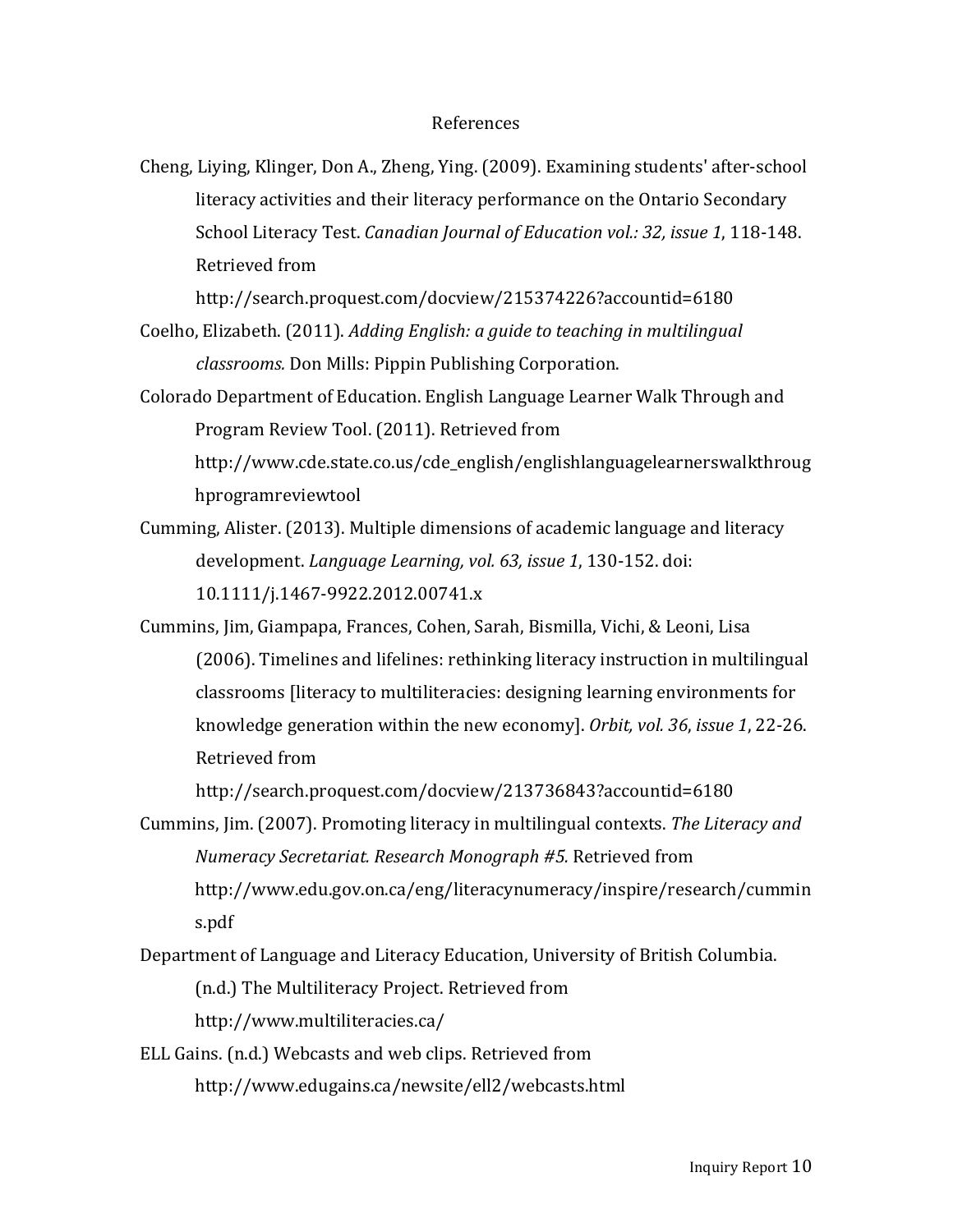- ESL Literacy Network. (n.d) Online Reading Circle. Retrieved from http://www.eslliteracy.com/blog/category/online-reading-circle
- Facilitator's guide for the adolescent literacy guide. (n.d.) Retrieved from http://www.edugains.ca/resourcesLIT/AdolescentLiteracy/AL\_Resources/A LG\_FacilitatorsGuide.pdf
- Gunderson, Lee. (2008). The state of the art of secondary ESL teaching and learning. *Journal of Adolescent & Adult Literacy, vol.* 52, *issue* 3, 184-188. Retrieved from http://dx.doi.org.proxy.queensu.ca/10.1598/JAAL.52.3.1
- Guo, Siao-cing. (2012). Using authentic materials for extensive reading to promote English proficiency. *Canadian Center of Science and Education, vol.* 5, *issue 8*, 196-206. doi:10.5539/elt.v5n8p196
- Meltzer, Julie & Hamann, Edmund T. (2005). Meeting the literacy development needs of adolescent English language learners through content area learning. *The Education Alliance. Brown University.* Retrieved from http://www.brown.edu/academics/educationalliance/sites/brown.edu.acad emics.education-alliance/files/publications/adell\_litdv2.pdf
- Ontario Ministry of Education. (2007). *Curriculum Grades* 9 12 *English as a Second* Language and *English Literacy Development*. Retrieved from www.edu.gov.on.ca/eng/curriculum/secondary/esl912currb.pdf
- Ontario Ministry of Education. (n.d.) Think Literacy. Retrieved from http://www.edu.gov.on.ca/eng/studentsuccess/thinkliteracy/
- Ontario Ministry of Education. (n.d.) Think Literacy *ESL/ELD*. Retrieved from http://www.edu.gov.on.ca/eng/studentsuccess/thinkliteracy/files/thinklite sl.pdf
- Richard-Amato, Patricia A. (2010). *Making it happen from interactive to participatory language teaching: evolving theory and practice.* (4<sup>th</sup> ed.). White Plains: Pearson Education.
- Sully, Lynn & Stendahl, Ward. (2014). Shifts in English language practice: BC educators adopt new teaching strategies. *Learn the Magazine of BC Education*, *issue* 9, 6-8. Retrieved from

http://www.bcteacherregulation.ca/documents/Learn/LearnMagazine\_Curr